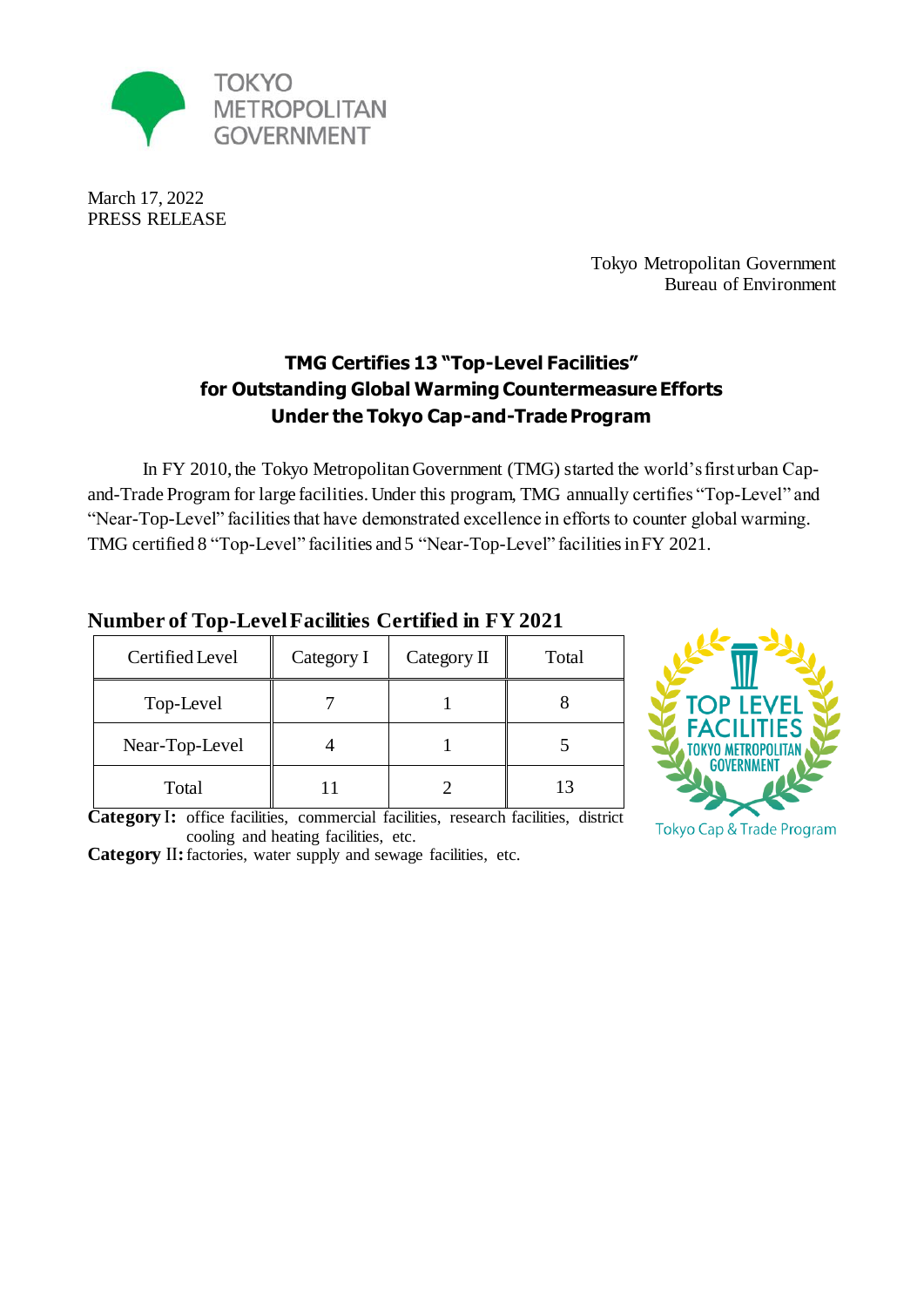# **Certified Facilities in FY 2021**

| Category                | Level                  | <b>Facility Name</b>                                                 | <b>Location</b>             | <b>Facility Owner</b>                                                                                                                | <b>Business</b><br>Category                     |
|-------------------------|------------------------|----------------------------------------------------------------------|-----------------------------|--------------------------------------------------------------------------------------------------------------------------------------|-------------------------------------------------|
| $\overline{I}$          | Top-<br>Level          | Akasaka Intercity AIR                                                | Minato<br>City              | NIPPON STEEL KOWA<br>REAL ESTATE CO., LTD.                                                                                           | Office facilities                               |
|                         |                        | AKASAKA K-TOWER                                                      | Minato<br>City              | <b>KAJIMA CORPORATION</b>                                                                                                            | Office facilities                               |
|                         |                        | AT TOKYO Chuo Data Center<br>#2 $(CC2)$                              | Koto<br>City                | AT TOKYO Corporation                                                                                                                 | Information and<br>communications<br>facilities |
|                         |                        | GranTokyo South Tower                                                | Chiyoda<br>City             | East Japan Railway Company<br>Nippon Building Fund Inc.<br>Kajima Yaesu Kaihatsu Co., Ltd.<br>Sumitomo Mitsui Trust Bank,<br>Limited | Office facilities                               |
|                         |                        | GranTokyo North Tower                                                | Chiyoda<br>City             | Mitsui Fudosan Co., Ltd.<br>East Japan Railway Company                                                                               | Office facilities                               |
|                         |                        | JR Minami Shinjuku Building                                          | Shibuya<br>City             | Mizuho Trust & Banking Co.,<br>Ltd.                                                                                                  | Office facilities                               |
|                         |                        | SHIMIZU CORPORATION<br>Headquarters                                  | Chuo<br>City                | SHIMIZU CORPORATION                                                                                                                  | Office facilities                               |
|                         | Near-<br>Top-<br>Level | Akasaka Biz Tower                                                    | Minato<br>City              | TBS HOLDINGS, INC.                                                                                                                   | Office facilities                               |
|                         |                        | JR Tokyu Meguro Building                                             | Shinagawa<br>City           | East Japan Railway Company<br><b>TOKYU CORPORATION</b>                                                                               | Office facilities                               |
|                         |                        | Toyosu3-chome DHC                                                    | Koto<br>City                | Toyosu Energy Service Co., Ltd.                                                                                                      | District cooling<br>and heating<br>facilities   |
|                         |                        | Nishi-Ikebukuro Heating &<br>Cooling Supply Co., Ltd<br>Center Plant | Toshima<br>City             | Nishi-Ikebukuro Heating &<br>Cooling Supply Co., Ltd                                                                                 | District cooling<br>and heating<br>facilities   |
|                         | Top-<br>Level          | Yasaka Water Supply Station                                          | Higashi<br>murayama<br>City | Bureau of Waterworks Tokyo<br>Metropolitan Government                                                                                | Water supply and<br>sewage facilities           |
| $\rm I\hspace{-0.3mm}I$ | Near-<br>Top-<br>Level | Yodobashi Water Supply Station                                       | Shinjuku<br>City            | Bureau of Waterworks Tokyo<br>Metropolitan Government                                                                                | Water supply and<br>sewage facilities           |

(Contact Information)

Emission Cap and Trade Section, Climate Change and Energy Division, Bureau of Environment Tel: +81 3 5388 3465 E-mail[: S0213202@section.metro.tokyo.jp](mailto:S0213202@section.metro.tokyo.jp)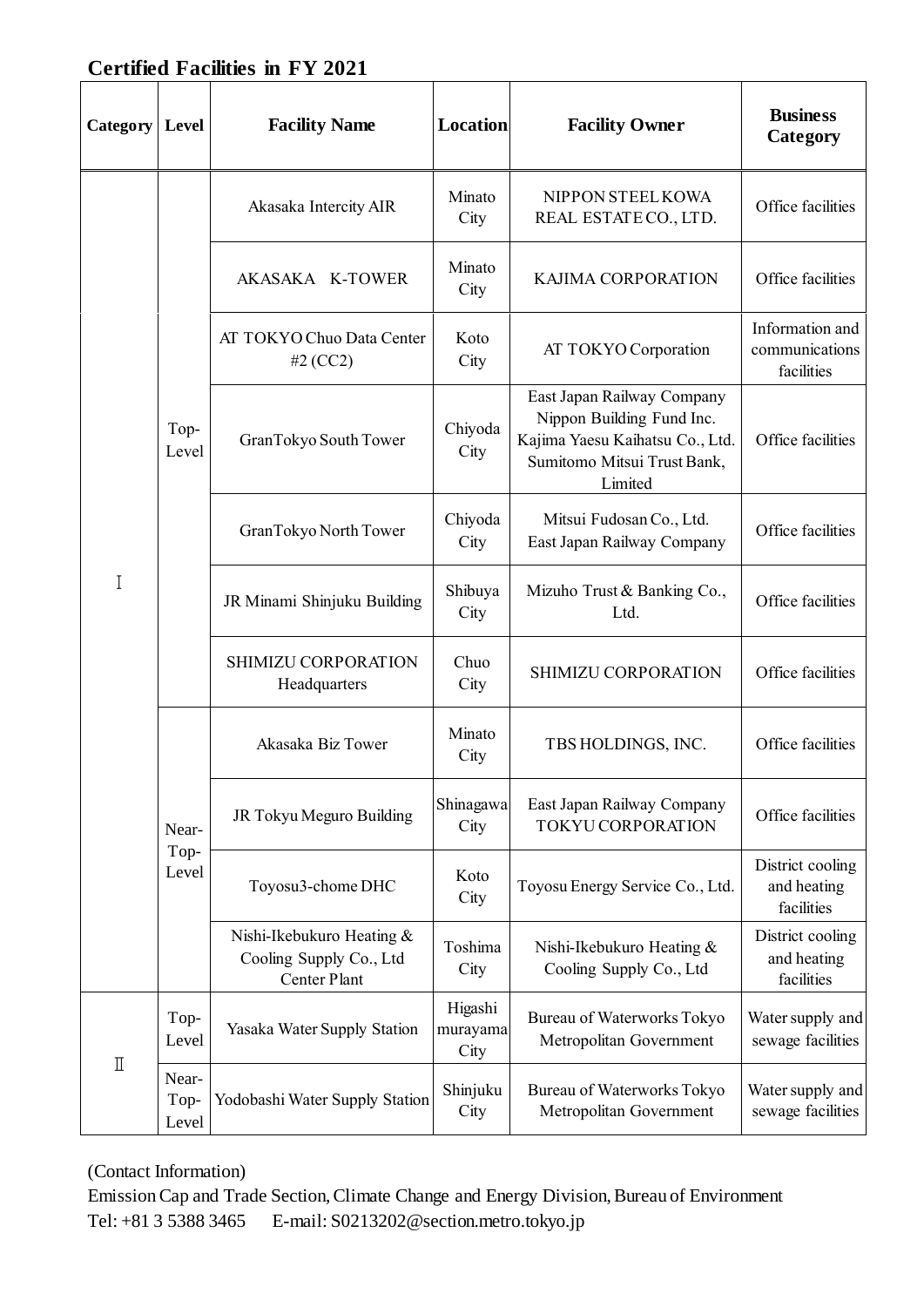# **Top-Level Facility Certification under the Tokyo Cap-and-Trade Program**

#### **Outline of the Top-Level Facility Certification**

In the Tokyo Cap-and-Trade Program, facilities demonstrating outstanding performance in emissions reduction as well as in the introduction, use and management of energy efficient equipment are certified as Top-Level Facilities that receive lower compliance factors according to their rate of progress.

 The certification standards for Top-Level facilities represent the highest-level energy efficiency measures feasible at present, stipulating 210 different energy saving measures for office buildings, for example.

|              | Category                                                                                                                                           | Compliance Factor<br>(Regular) | Top-Level-Facility<br>(Reduced to $1/2$ ) | Near-Top-<br>Level Facility<br>(Reduced to 3/4) |
|--------------|----------------------------------------------------------------------------------------------------------------------------------------------------|--------------------------------|-------------------------------------------|-------------------------------------------------|
| $I -1$       | <b>Office facilities</b> , commercial facilities,<br>district cooling and heating facilities, etc.<br>(except facilities falling under category I- | 27 %                           | 13.5%                                     | 20.25%                                          |
|              | Facilities belonging to category I-1,<br>I -2 which use large amounts of district<br>cooling and heating                                           | 25%                            | 12.5%                                     | 18.75%                                          |
| $\mathbb{I}$ | Facilities other than category I-1 or I-2<br>(Factories, water supply and sewage)<br>facilities, etc.)                                             | 25%                            | 12.5%                                     | 18.75%                                          |

#### ■**Compliance Factor applied for Top-Level Facilities**

### **Assessment Itemsfor Top-Level Facility Certification**

○**General management items:** Establishment of cooperative structures for energy conservation, energy management status, etc.

○**Items concerning energy performance** (building shells and equipment): Energy efficiency of air conditioning, lighting and other facilities, equipment efficiency (COP), etc.

○**Items concerning operation of facilities**: Indoor temperature and humidity management, air conditioning and lighting, facility maintenance and management, etc.

| <b>Assessment Items</b>                                  | Office Buildings |         |            | Factories |         |                   |
|----------------------------------------------------------|------------------|---------|------------|-----------|---------|-------------------|
|                                                          | Required         | General | Additional | Required  | General | <b>Additional</b> |
| <b>General Management Items</b>                          | 15               |         | 3          | 17        |         |                   |
| II Energy Performance<br>(Building shells and equipment) | 22               | 41      | 50         | 12        | 54      | 132               |
| $\mathbb{II}$ Operation of facilities                    | 13               | 51      | 10         | 32        | 49      | 50                |
| Subtotal                                                 | 50               | 97      | 63         | 61        | 107     | 184               |
| Total (Required + General)                               | (147)            |         | 352 (168)  |           |         |                   |

In order to acquire the certificate, the facility needs to have over 200 items checked in relation to the energy performance, operation, and the management of the facilities and building, and achieve a score of 70 or better for Near-Top-Level, or 80 or better for Top-Level.